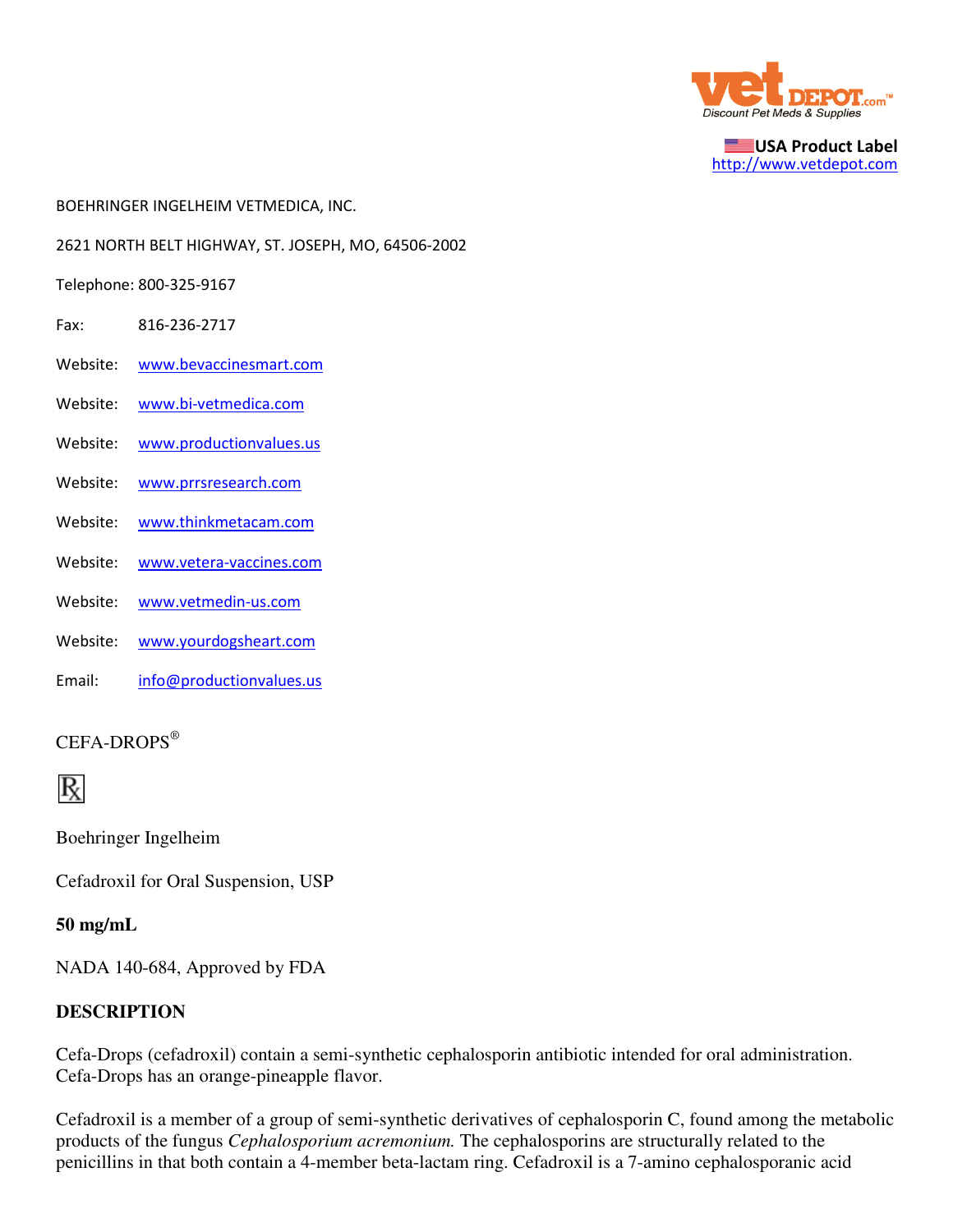substituted at the 7 position to form a molecule designated chemically as (6R, 7R)-7- [(R)-2-amino-2-(phydroxyphenyl) acetamido]-3-methyl-8-oxo-5-thia-1-azabicyclo [4.2.0] oct-2-ene-2-carboxylic acid monohydrate:



## **CAUTION**

Federal law restricts this drug to use by or on the order of a licensed veterinarian.

## **CAUTION**

The enclosed dose dropper in Cefa Drops contains natural rubber latex which may cause allergic reactions.

## **INDICATIONS**

Cefa-Drops (cefadroxil) are indicated for the treatment of the following conditions:

**Dogs:** Genitourinary tract infections (cystitis) caused by susceptible strains of *Escherichia coli, Proteus mirabilis* and *Staphylococcus aureus*.

Skin and soft tissue infections including cellulitis, pyoderma, dermatitis, wound infections and abscesses caused by susceptible strains of *Staphylococcus aureus*.

**Cats:** Skin and soft tissue infections including abscesses, wound infections, cellulitis and dermatitis caused by susceptible strains of *Pasteurella multocida, Staphylococcus aureus, Staphylococcus epidermidis* and *Streptococcus* spp.

#### **DOSAGE**

**Dogs:** Cefa-Drops, 50 mg, should be administered orally at a dosage of 10 mg/lb of body weight twice daily. Dogs with skin or soft tissue infections should be treated for a minimum of three days. Genitourinary tract infections should be treated for a minimum of seven days with cefadroxil. Maximum duration of therapy should not exceed 30 days.

**Cats:** Cefa-Drops, 50 mg, should be administered orally at a dosage of 10 mg/lb of body weight once daily. Maximum duration of therapy should not exceed 21 days.

In both species, drug treatment should continue for at least 48 hours after the animal is afebrile or asymptomatic. If no response is observed after three days of treatment, therapy should be discontinued and the case should be re-evaluated.

#### **TO PREPARE SUSPENSION**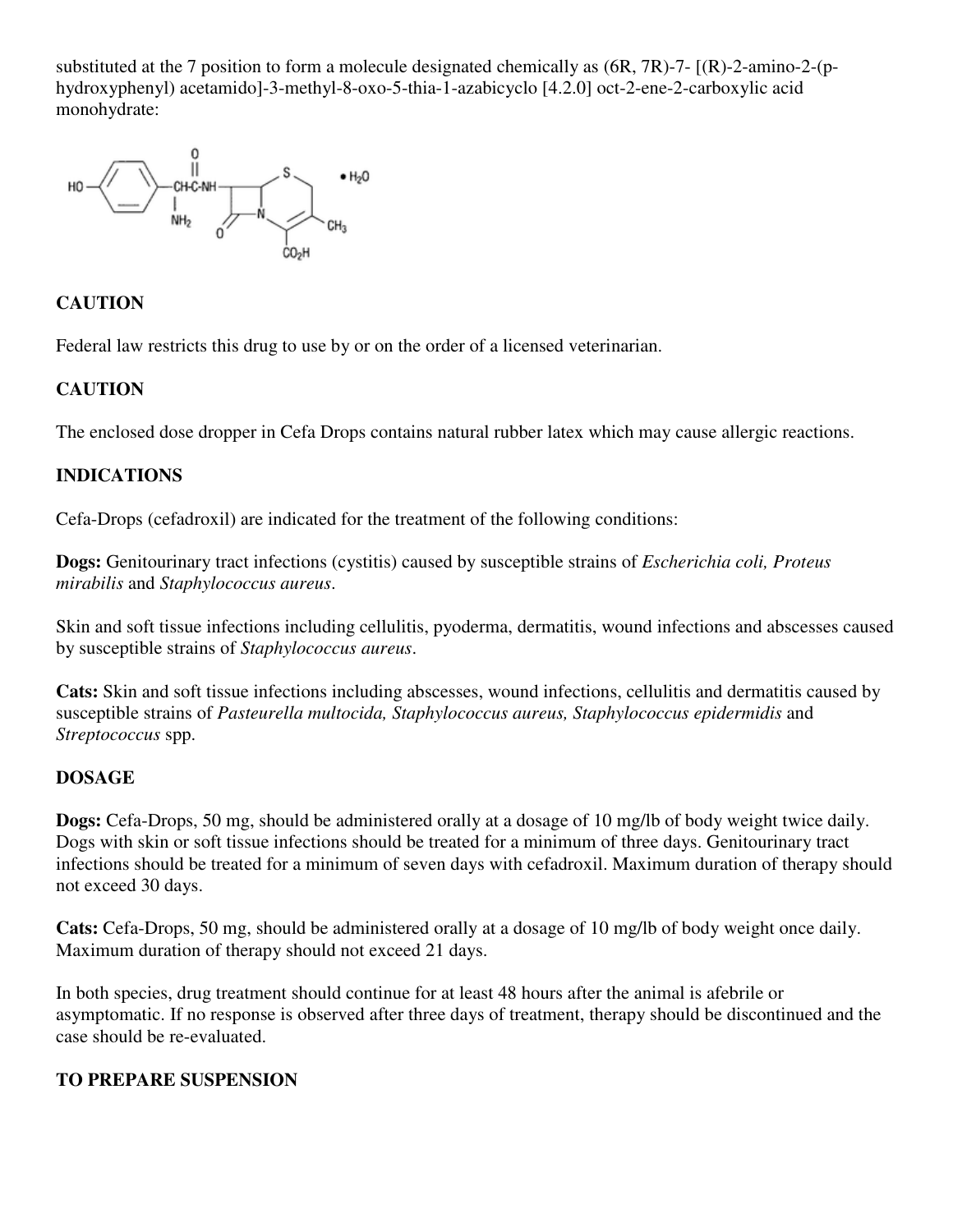Tap bottle lightly to loosen powder. For 15 mL bottle, add 10.4 mL of water in two portions. For 50 mL bottle, add 34 mL of water in two portions. Shake well after each addition. After mixing, store in refrigerator. Shake well before use. Discard unused portion after 14 days.

Droppers supplied with Cefa-Drops are calibrated in mL increments. When mixed as directed, each mL contains cefadroxil monohydrate equivalent to 50 mg cefadroxil.

## **CONTRAINDICATIONS**

Cefa-Drops should not be administered to dogs or cats with a known allergy to cephalosporins. In penicillinallergic animals, Cefa-Drops should be used with caution.

# **WARNINGS**

For use in dogs and cats only. Not to be used in animals intended for human consumption. Safety for use in pregnant female dogs and cats or in breeding males has not been determined (see Animal Safety).

## **ADVERSE REACTIONS**

Occasional nausea and vomiting have been reported following cefadroxil therapy. Administration with food appears to decrease nausea. Diarrhea and lethargy have been occasionally reported.

To report suspected adverse reactions, to obtain a Material Safety Data Sheet (MSDS) or for technical assistance, call 1-866-638-2226.

# **CLINICAL PHARMACOLOGY**

## **ACTION**

Cefadroxil, like other beta-lactam antibiotics, is a bactericidal agent that causes death of bacterial cells through a diversity of biological and biochemical effects on the cell wall. The spectrum of antibacterial activity includes many gram-negative organisms since cefadroxil, like other cephalosporins, has the ability to penetrate the outer envelope of gram-negative bacilli, thereby gaining access to cell wall target sites. Cefadroxil is generally not broken down by penicillinases such as those produced by penicillin-resistant staphylococci, although cephalosporinases have been identified that can inactivate the molecule.

# **MICROBIOLOGY**

The effectiveness of Cefa-Drops in skin and soft tissue infections caused by *Staphylococcus aureus*, (including penicillin-resistant strains) and in urinary tract infections caused by *Staphylococcus aureus, Escherichia coli* and *Proteus mirabilis*, has been demonstrated clinically in the dog. In cats, the effectiveness of cefadroxil in skin and soft tissue infections caused by susceptible pathogens such as *Pasteurella multocida, Staphylococcus aureus, Staphylococcus epidermidis* and *Streptococcus* spp. has also been demonstrated. In addition, cefadroxil has a broad spectrum of activity against both gram-positive and gram-negative human isolates. Although the clinical significance of *in vitro* data is unknown in the target species, the following human isolates are generally susceptible to cefadroxil at the indicated concentrations<sup>1</sup>.

|                 |                 | Minimum Inhibitory Concentration<br>(mcg/mL) |          |
|-----------------|-----------------|----------------------------------------------|----------|
| <b>Organism</b> | No. of Isolates | Range                                        | $MIC90*$ |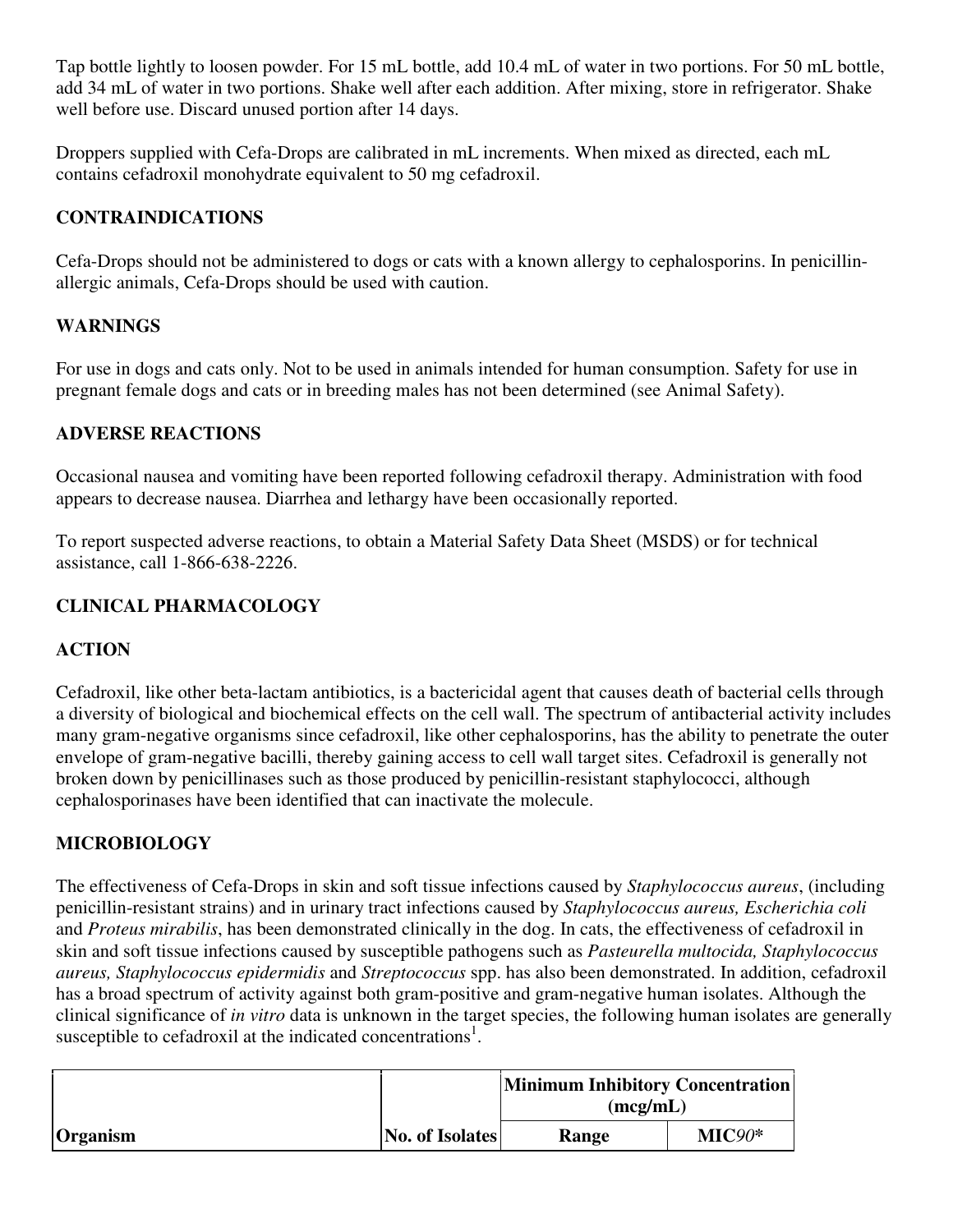| Streptococcus pyogenes                      | (24) | $0.063 - 0.125$ | 0.11 |
|---------------------------------------------|------|-----------------|------|
| Streptococcus agalactiae                    | (27) | $0.25 - 1$      | 0.92 |
| Streptococcus pneumoniae                    | (29) | $0.5 - 2$       | 1.2  |
| Staphylococcus aureus, penicillin sensitive | (16) | $2 - 16$        | 3.2  |
| Staphylococcus aureus, penicillin resistant | (63) | $1 - 32$        | 6.2  |
| Staphylococcus epidermidis                  | (28) | $0.125 - 4$     | 2.13 |
| Escherichia coli                            | (59) | $4 - > 125$     | 16.0 |
| Proteus mirabilis                           | (62) | $4 - > 125$     | 15.6 |
| Klebsiella pneumoniae                       | (61) | $4 - 16$        | 7.85 |
| Salmonella spp.                             | (22) | $4 - 8$         | 7.19 |
| Shigella spp.                               | (12) | $2 - 8$         | 6.98 |
| Pasteurella multocida                       | (2)  |                 | 1.4  |

\*Concentration at which 90% of the isolates are susceptible.

The susceptibility of organisms to cefadroxil should be determined using the cephalosporin class disc, 30mcg. Specimens for susceptibility testing should be collected prior to the initiation of antibiotic therapy.

## **PHARMACOKINETICS**

Cefadroxil is stable in gastric acid and only moderately bound to serum proteins (approximately 20%). Cefadroxil is well absorbed from the gastrointestinal tract even when administered with food. The drug is excreted largely unchanged by the kidney. In humans, high concentrations of cefadroxil activity are found in urine within three hours after oral dosage<sup>2</sup>. The concurrent administration of probenecid retards the elimination rate.

In dogs, oral administration of cefadroxil at a dosage of 10 mg/lb results in mean peak serum concentrations averaging 18.6 mcg/mL within 1 to 2 hours after treatment<sup>3</sup>. The serum half-life  $(T1/2)$  following oral administration is approximately 2 hours. Over 50% of an orally administered dose is excreted unchanged in the urine of dogs within 24 hours. Serum concentration time profiles in dogs following oral administration are illustrated graphically in Figure 1.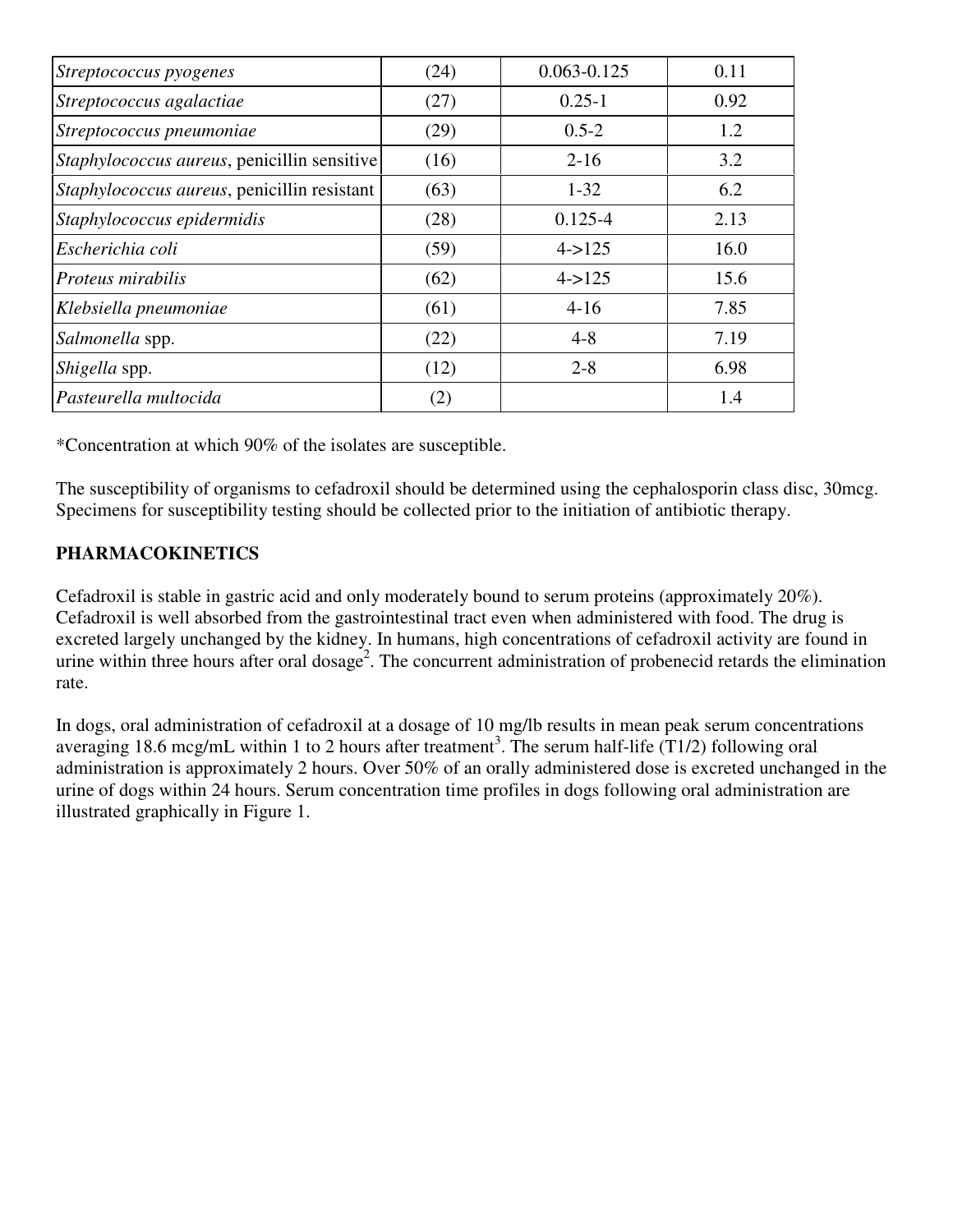

Figure 1: Cefadroxil Serum Concentration Curves in Dogs<sup>3</sup>

In cats, oral administration of cefadroxil at a dosage of 10 mg/lb results in mean peak serum concentrations of 17.4 mcg/mL within 1 to 2 hours after treatment. The serum half-life (T1/2) following oral administration to cats is 2 1/2 to 3 hours. Serum concentration time profiles in cats following oral administration are illustrated graphically in Figure 2.



Figure 2: Cefadroxil Serum Concentration Curves in Cats

## **ANIMAL SAFETY**

In subacute studies, dogs administered 100, 200 or 400 mg/kg/day for 13 weeks showed no consistent or distinct treatment-related histopathologic changes. In chronic toxicity studies, dogs receiving doses as high as 600 mg/kg/day for six months showed no discernible treatment-related effects, with the exception of emesis in dogs receiving a 400 mg/kg/day dose at one time. No distinct or consistent meaningful drug-related changes in the hematologic, coagulation or urinalysis test results or in histologic examination of tissues were observed when compared to controls.